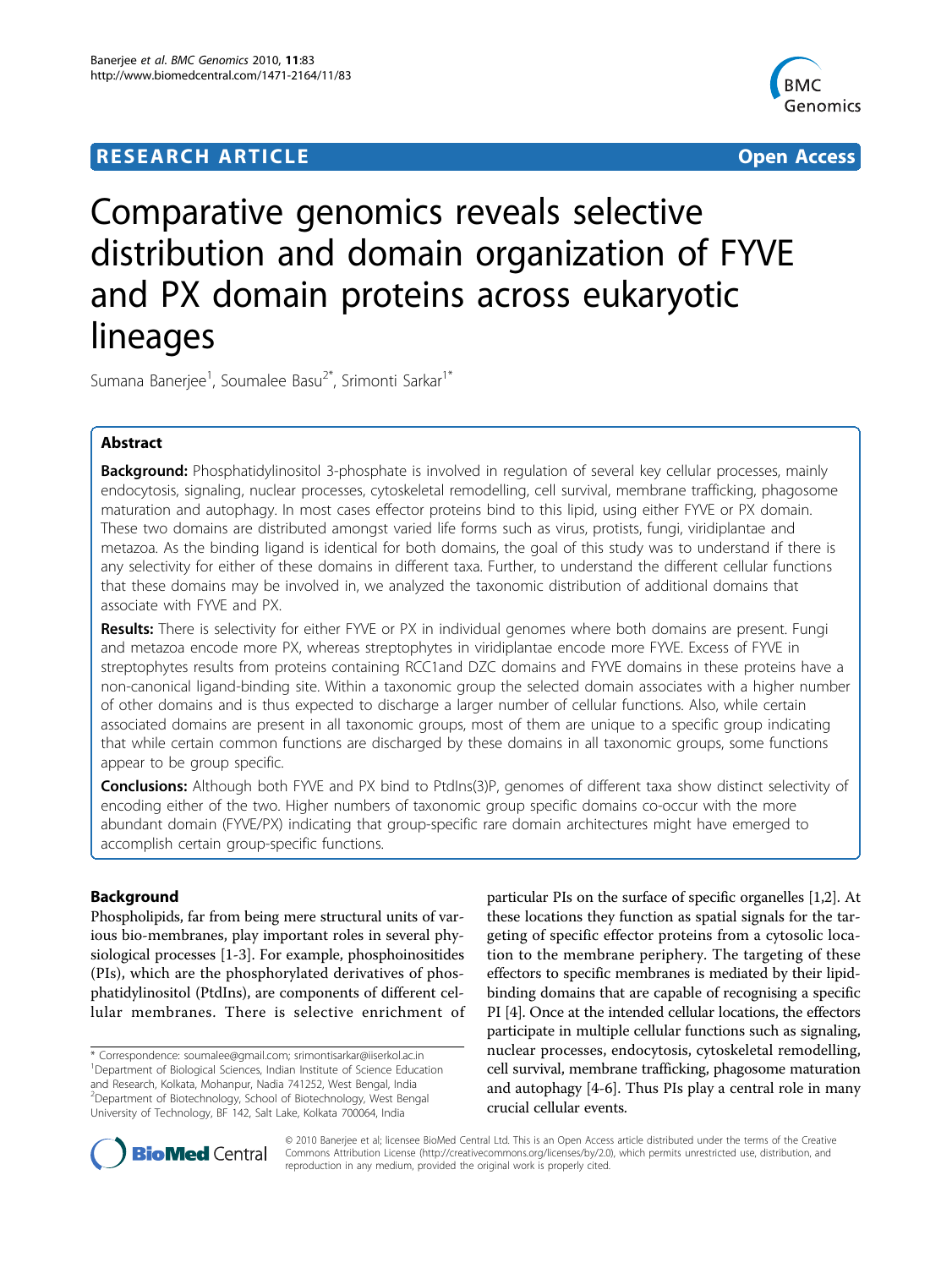Seven different varieties of PIs are formed when PtdIns undergoes differential phosphorylation at the 3-, 4- and 5- hydroxyl groups of its myo-inositol moiety [\[1](#page-10-0)]. Phosphatidylinositol 3-phosphate {PtdIns(3)P} is one of these seven. PtdIns(3)P localizes mainly to endosomal membranes [[7](#page-10-0)], but has also been detected within the nucleus [[8\]](#page-10-0). This lipid regulator plays a central role in endocytosis and has also been implicated in signaling events as well.

In most cases PtdIns(3)P-interacting proteins bind to this lipid by using either of two domains, FYVE or PX [[9-11\]](#page-10-0). However there are reports of C2 and PH domains that are also capable of binding to this lipid [[12,13\]](#page-10-0). The FYVE domain is a specific type of zinc-finger motif and is named after the four proteins in which it was initially identified (Fab1p, YOTB, Vac1 and EEA1) [[14\]](#page-10-0). It is 60-70 amino acids long and is rich in cysteines. Three conserved stretches of amino acids are the hallmark of this domain: the WxxD motif at the Nterminal end, followed by the  $R(R/K)HHCR$  and finally RVC towards the C-terminus [[15-17\]](#page-10-0). These three motifs, along with other cysteines form the PtdIns(3)P binding pocket. Additional non-specific electrostatic interactions as well as hydrophobic interactions, via a membrane-insertion loop that penetrates the membrane, stabilize the binding of this domain to PtdIns(3)P containing membranes [[10\]](#page-10-0). In addition, multimerization of FYVE domain has been reported to augment membrane binding [[18,](#page-10-0)[19](#page-11-0)]. In contrast to FYVE domains, there is very little sequence similarity between the different PX domains, which are  $\sim$ 130 amino acids in length [[11\]](#page-10-0). However, these diverse sequences fold to adopt a common three dimensional structure with two conserved elements: (i) the PxxP motif capable of interacting with SH3 domain; (ii) the basic residues that constitute the PI binding pocket [[10](#page-10-0)]. Similar to the FYVE domain, additional hydrophobic (also via membrane insertion loop) and electrostatic interactions stabilize the binding of PX domains with membranes. Several PX domaincontaining proteins also contain dimerization domains, such as the coiled-coil domain in case of sorting nexins [[20,21\]](#page-11-0). Thus oligomerization is also likely to play a role in increasing the affinity of PX domain for the membrane. Therefore, although FYVE and PX domains have very different structures, they bind to the same ligand PtdIns(3)P, and this protein-ligand binding is stabilized by similar electrostatic and hydrophobic interactions [[10](#page-10-0)]. In addition, in both cases oligomerization contributes to ligand affinity.

Although a majority of PX domains bind to PtdIns(3)P [[11,](#page-10-0)[22](#page-11-0)], there are reports of PX domains binding to PtdIns $(3,4)P_2$  [[23](#page-11-0)], PtdIns $(4)P$  [[24](#page-11-0)], PtdIns $(4,5)P_2$  [[25](#page-11-0)], PtdIns(3,5) $P_2$  [[26](#page-11-0)] and PtdIns(3,4,5) $P_3$  [[27](#page-11-0)]. Similarly even though FYVE is considered to be very specific for

PtdIns(3)P, the FYVE of EEA1 has been shown to be capable of binding to PtdIns(5)P [[28\]](#page-11-0) and a variant of this domain is reported to bind to  $PtdIns(3,4,5)P_3$  in vitro [\[29\]](#page-11-0).

Although these domains are present in multiple organisms where they are involved in various cellular functions, their distribution across different species has not been studied. Most studies undertaken till date have been devoted towards understanding the function(s) of the individual proteins that contain these domains. Only a small number of studies have addressed the distribution of these proteins in a single species [\[30](#page-11-0)]. As these two domains are capable of binding to the same ligand we were curious to know if there was any selectivity for one over the other in different genomes. Towards this end we adopted a comparative genomics approach to study the distribution pattern of proteins containing these two domains across various eukaryotic lineages. Furthermore, to gain an understanding of the different cellular functions accomplished by such proteins, in different taxonomic groups, we analyzed the taxonomic distribution pattern of the additional domains that associate with these two domains. Our results reveal that although both FYVE and PX domains bind to the same ligand, PtdIns(3)P, there is a distinct selectivity for either of these two domains in individual genomes where both are present. Analysis of the domain architecture of these proteins indicates that while FYVE and PX domain proteins are involved in certain universal cellular functions, they have also been customized to accomplish group-specific functions by associating with certain group-specific domains.

#### Results

## Distribution of FYVE and PX proteins in different taxonomic groups

FYVE and PX domains bind to a common ligand, PtdIns (3)P [[11\]](#page-10-0). In addition to PtdIns(3)P [\[22](#page-11-0)], PX also binds to PtdIns $(3,4)P_2$  [[23](#page-11-0)], PtdIns $(4)P$  [[24\]](#page-11-0), PtdIns $(4,5)P_2$  [\[25](#page-11-0)], PtdIns  $(3,5)P_2$  [[26\]](#page-11-0) and PtdIns $(3,4,5)P_3$  [[27\]](#page-11-0) and the ligand-binding specificity of this domain is known to be dictated by the identity of residues at the ligand-binding site. By virtue of the greater versatility of its ligand-binding capability, it is expected that PX domain-containing proteins will perform many more functions than FYVE domain-containing proteins and there will be a greater number of the former in genomes compared to the latter. To test this hypothesis we have collected all the reported FYVE and PX domain containing sequences from NCBI protein database and have eliminated redundancy (see Methods). We analyzed the taxonomic classification of all these curated proteins. FYVE and PX domain proteins were found to be distributed amongst all four taxonomic groups of eukaryotes namely fungi,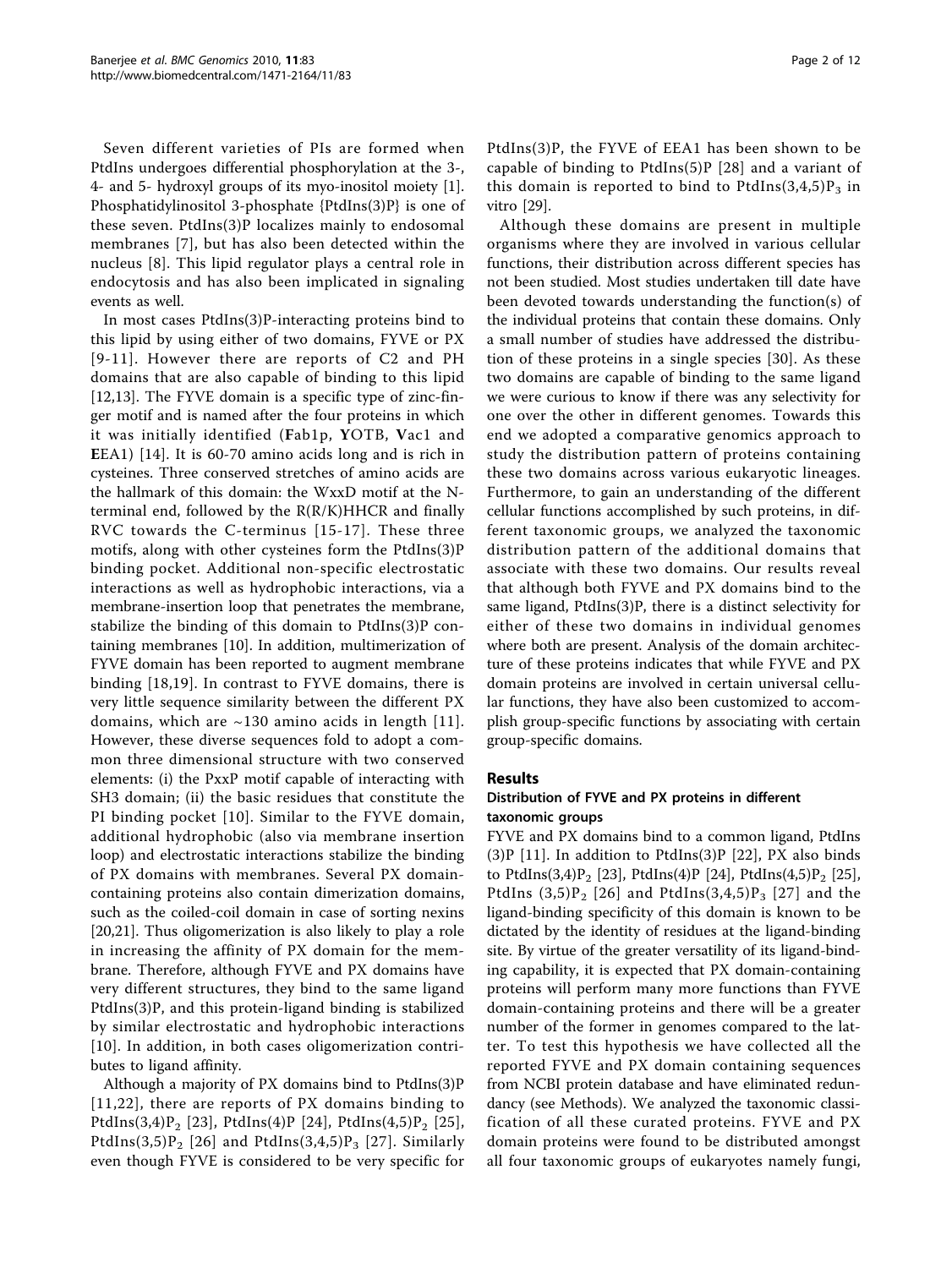<span id="page-2-0"></span>metazoa, viridiplantae and protist (Figure 1). Consistent with our hypothesis, higher occurrence of the PX domain compared to FYVE was observed in metazoa, fungi and protist. However, viridiplantae stands out as an exception as there is a higher occurrence of FYVE. In virus there is report of only one FYVE domain containing protein but no report of any PX domain protein as yet. The observed predominance of PX over FYVE proteins, in most taxonomic groups, may result from either all species, within a taxonomic group, having more PX than FYVE or if only a handful of species within the group encode an extremely large number of PX proteins in their genomes. To ascertain which of these two possibilities is correct we looked at the number of FYVE and PX proteins in genomes that are completely sequenced.

## Distribution of FYVE and PX proteins in individual genomes

To test if there is any distinct selectivity for either FYVE or PX at the individual genome level within a particular taxonomic group, we analyzed the abundance of FYVE and PX domain containing proteins of only those species (see Additional File [1\)](#page-10-0) whose genomes have been completely sequenced (Figure [2\)](#page-3-0). The observation that there are more PX than FYVE proteins in fungi (Figure 1) is also reflected at the species level as all of the seventeen completely-sequenced fungal genomes have more PX proteins than FYVE (Figure [2a](#page-3-0)). A similar trend, with a few exceptions, is discernible in completely sequenced



metazoans as well (Figure [2b](#page-3-0)). The metazoan exceptions include Caenorhabditis elegans, Caenorhabditis briggsae and Ciona intestinalis. Like fungi and metazoa, in viridiplantae the relative abundance trend of the two domains observed for all available protein sequences is also maintained at the individual genome level, except in this case there appears to be a clear division in selectivity (for FYVE or PX) depending on whether the species belongs to the subphylum chlorophyta (green algae) or streptophyta (land plants and their relatives) (Figure [2c\)](#page-3-0). The chlorophytes Chlamydomonus reinhardtii and Volvox carteri have more PX than FYVE proteins, while the chlorophytes Ostreococcus lucimarinus and Ostreococcus tauri do not encode any FYVE protein at all. Species belonging to streptophyta (Arabidopsis thaliana, Oryza sativa, Vitis vinifera, Populus trichocarpa and Physcomitrella patens patens) have more FYVE than PX proteins. In case of protist, there does not appear to be any overall selectivity for either FYVE or PX (Figure [2d\)](#page-3-0) at the taxonomic level; some protist species have larger number of PX proteins than those with FYVE (viz. Giardia lamblia, Paramecium tetraurelia, Tetrahymena thermophila, Monosiga brevicollis, and Plasmodium falciparum) while a comparable number of species have more FYVE proteins than PX (viz. Leishmania major, Leishmania infantum, Trypanosoma brucei, Trypanosoma cruzi, Entamoeba histolytica, and Dictyostelium discoideum). Interestingly in Plasmodium yoelii the two types of proteins are present in equal number. Thus the protist taxonomic group contains an almost equal number of species with either an excess of FYVE or an excess of PX. Prior phylogenetic studies reveal that unlike the fungi, metazoa and viridiplantae taxonomic groups, the lineage of the protist group is unclear as there is ambiguity regarding when the main branches of the present day protist species diverged from each other [[31](#page-11-0)]. In fact protists as a group are paraphyletic as some members of this group are closer to non-protists than to other protists and this may explain the observed heterogeneity in the distribution pattern of FYVE and PX in this group. The lack of predominance of species with more PX than FYVE in their genomes, within the protist taxonomic group, is in contradiction of the observed overall excess of PX proteins in protists (Figure 1). However this may be because of a small number of genomes encoding an unusually large number of PX proteins. In concurrence with this, significantly higher number of PX domain has been detected in at least two species, Paramecium tetraurelia and Tetrahymena thermophila, (Figure [2d-](#page-3-0) broken bars). Therefore, with the exception of protists, by and large the trend observed for all available protein sequences is also maintained at the individual genome level and is indicative of selectivity for either FYVE (in streptophyta of viridiplantae) or PX (fungi and metazoa) domain.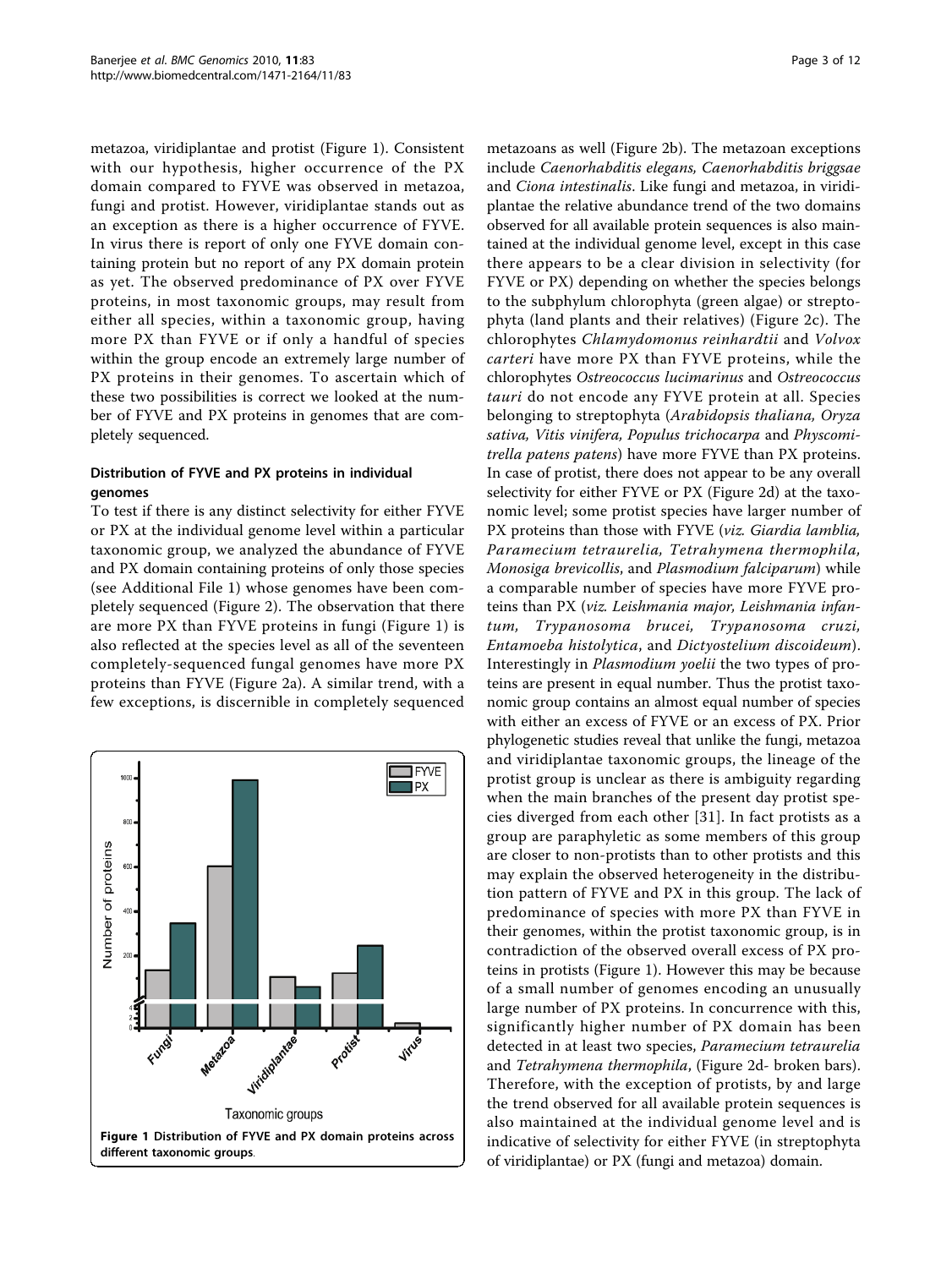<span id="page-3-0"></span>

## Distribution of associated domains

There appears to be selectivity for either FYVE or PX domain in most taxonomic groups. Given that both domains have the potential to bind the same ligand, PtdIns $(3)$ P [\[4](#page-10-0),[11\]](#page-10-0), the domain specifically selected in a given taxonomic group is expected to be involved in more PtdIns(3)P dependent cellular functions and thus will be associated with a greater variety of other domains to discharge these functions. Therefore, while PX proteins are expected to have greater diversity in terms of domain architecture in metazoa and fungi, FYVE proteins are expected to associate with a greater variety of domains in viridiplantae. To test this hypothesis we have analyzed the domains that associate with FYVE and PX. Our result shows that 63% of FYVE domain-containing proteins and 52% of PX domaincontaining proteins associate with at least one other

domain listed in Pfam-A database (data not shown). Of the 10340 domains listed in Pfam-A database, 58 and 85 domains were assigned to be extant in proteins with FYVE and PX domains respectively. Figure [3](#page-4-0) summarizes the number of domains associating with FYVE and PX proteins in the different taxonomic groups. Once again a direct correlation is evident between the relative abundance trend of FYVE vs. PX in a given taxonomic group and the number of domains that associate with them. For example, in fungi and metazoa, which have higher abundance of PX compared to FYVE, there are more domains associating with the former compared to the latter. The same correlation is observed in the case of viridiplantae; more domains are associated with FYVE, which is more abundant compared to PX in this taxonomic group. In all three cases the number of domains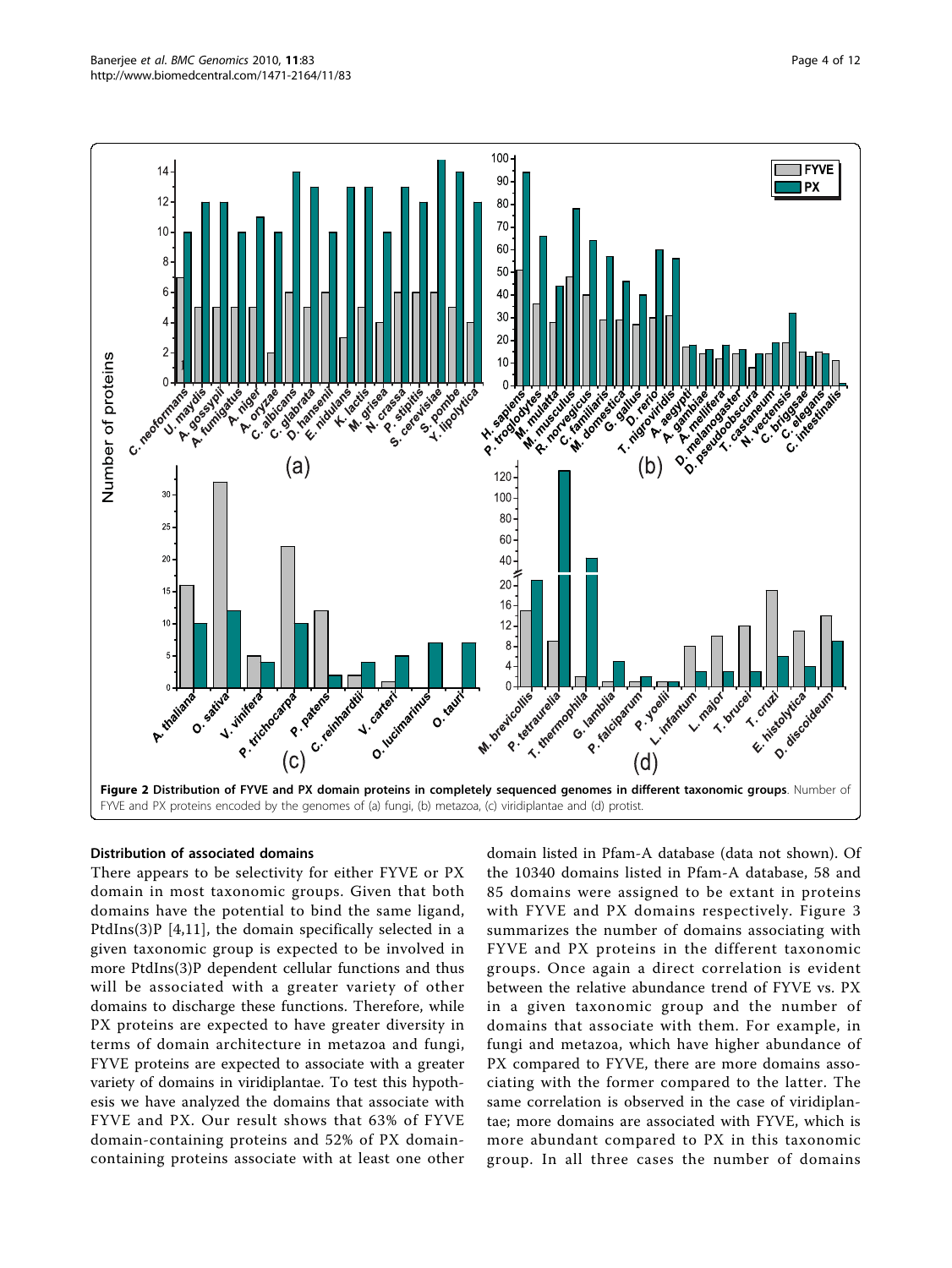<span id="page-4-0"></span>

associating with the more abundant domain is almost twice the number of domains that associate with the less abundant one (Figure 3, see Fungi, Metazoa and Viridiplantae). In case of protist, a taxonomic group with no apparent selectivity for either FYVE or PX, although a greater number of domains are found to associate with PX, the number of domains associating with FYVE is also significant (29 for FYVE as opposed to 38 for PX) (Figure 3). Once again the slightly larger number of domains associating with PX could be because of the plethora of such proteins in Paramecium tetraurelia and Tetrahymena thermophila genomes (Figure [2d\)](#page-3-0). Thus higher number of domains is found to associate with the PtdIns(3)P-binding domain that is more abundant in a given taxonomic group indicating that a greater number of PtdIns(3)P-dependent functions are discharged using that particular domain.

Analysis of the taxonomic distribution of the domains associating with FYVE and PX (Figure [4a](#page-5-0) and [4b](#page-5-0)) shows that five domains are found to associate with FYVE in all taxonomic groups (Ank, WD40, Beach, PH and PIP5K) while three domains are common amongst all taxonomic groups with respect to PX (Nexin\_C, Vps5 and PXA). Most domains appear to be taxonomic group specific as 78% of FYVE and 74% of PX associated domains are present exclusively in a unique taxonomic group (Figure [4a](#page-5-0) &[4b](#page-5-0)). The taxonomic distribution of domains shows an interesting trend. Depending on whether FYVE or PX is more abundant in a given taxonomic group, the number of domains exclusively associating with it (FYVE/PX) is larger. For example in metazoa, whose genome encodes more PX proteins, 22 domains that are found to co-occur do not associate with PX in any other taxonomic group. On the other hand, only 9 domains associate exclusively with metazoan FYVE proteins. In fungi, another group with selectivity for PX, the corresponding numbers are 16 and 4 for PX and FYVE domain proteins respectively. The reverse is observed for viridiplantae, a taxonomic group with more FYVE compared to PX. While 13 domains associate exclusively with FYVE proteins, only 4 domains associate exclusively with viridiplantae PX proteins. Consistent with a lack of selectivity for either FYVE or PX in protist, almost equal number of domains associate exclusively with these two domains in this taxonomic group (19 for FYVE and 21 for PX). The results indicate that while some associating domains are distributed across multiple taxonomic groups, most are group specific.

The associated domains that are found in multiple taxonomic groups are expected to be more prevalent in the FYVE and PX protein repertoire compared to those that are group specific. To test this hypothesis we have calculated the association score of all the domains (see Methods and tables in Additional File [2](#page-10-0) &[3](#page-10-0)) and plotted them for both FYVE and PX (Figure [5\)](#page-6-0). In both cases domains such as PH in case of FYVE and Vps5 in case of PX, that are extant in all taxonomic groups have the highest association score in their respective dataset and these domains are at least 3.5 times more prevalent compared to the highest scoring domain that exclusively occurs in only one taxonomic group (Myotub\_related for FYVE and Sor-ting nexin in PX) (Figure [5\)](#page-6-0). In fact the five domains in each set that have the highest association score are present in at least three out of four taxonomic groups (Figure [4](#page-5-0) and [5](#page-6-0)). The graph also reveals that most group-specific domains have low association frequencies (also see Additional File [4](#page-10-0)). These observations indicate that certain FYVE and PX domain-dependent functions are likely to have emerged early in the evolutionary process as selective domain combinations are present in all taxonomic groups and also the high association frequencies of these combinations suggest that they have been retained even through prolonged evolutionary changes of eukaryotic lineages. Also, the group specific rare domain architectures might have emerged to accomplish certain group-specific functions. It is worth noting that some domains are found to associate with both FYVE and PX and these are marked with asterix in Figure [5](#page-6-0). Of these most have a higher propensity of co-occurring with FYVE (PH, RhoGEF, WD40, RUN, Myotub-related, Ank, and UIM), while some show selectivity for PX (Pkinase, PI3\_PI4\_kinase and LRR\_1).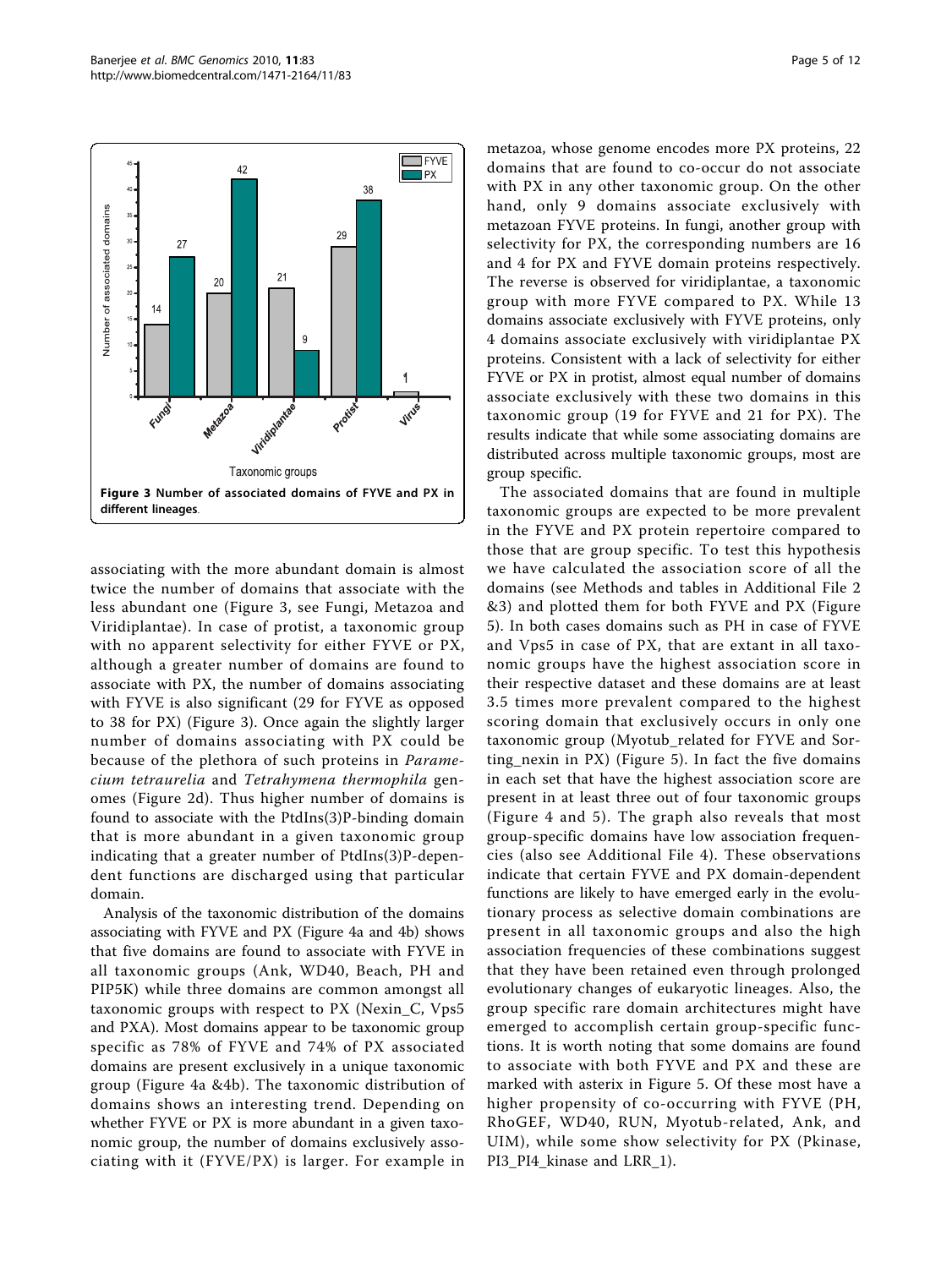<span id="page-5-0"></span>

## Functional categorization of associated domains

The large variety of domains associating with FYVE and PX indicates that diverse cellular functions are discharged by proteins containing these lipid-binding modules. In this study we have functionally categorized the associating domains following the functional annotations of Pfam (Table [1](#page-7-0)). Although the associated domains are involved in assorted cellular activities, there is a distinct selectivity for utilizing the FYVE and PX proteins in only a small subset of these functions. The 10 most abundant domains associating with FYVE are involved in cellular processes such as signal transduction, intracellular trafficking, cell division and chaperone activity, while the comparable domains co-occurring with PX show involvement in signal transduction, intracellular trafficking and cytoskeletal regulation. Involvement of these proteins in cellular processes such as inorganic ion transport, defence mechanisms, transcriptional and translational regulation is minimal. For example Ribosomal\_L1 and Zn\_clus domains that are involved in translation and transcription respectively, have a very low association score with FYVE. Therefore, there appears to be selectivity for utilizing the FYVE and PX domaincontaining proteins for certain types of cellular functions and involvement of such proteins in other functions is not very significant.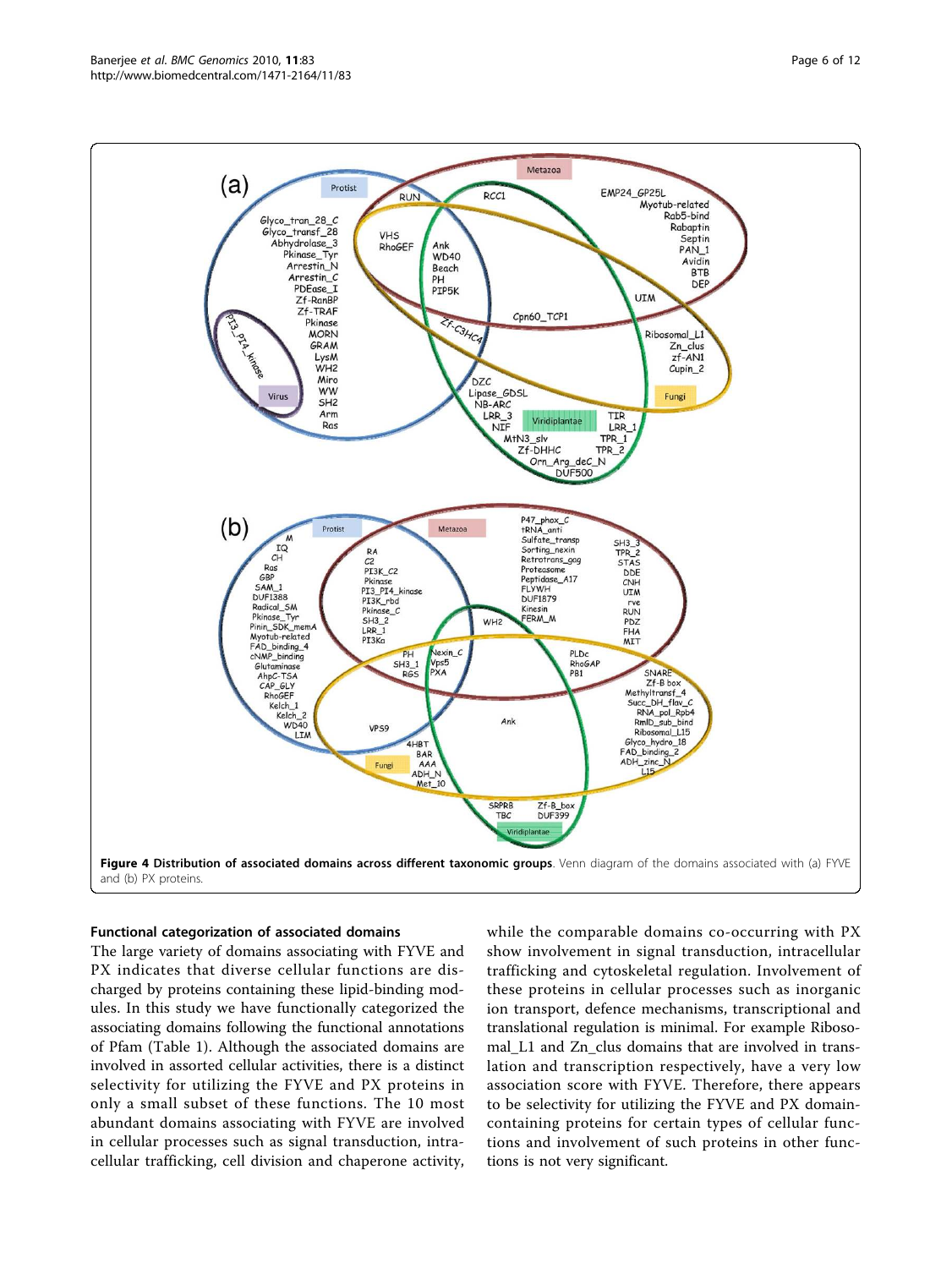<span id="page-6-0"></span>

#### Specialization of FYVE domain in viridiplantae

We have already shown that most of the members of the taxonomic group viridiplantae exhibit the selective use of FYVE proteins (Figure [1](#page-2-0) and Figure [2c](#page-3-0)). We analyzed the domain architecture of FYVE proteins specifically in this taxonomic group. While a great variety of domains do associate with FYVE, DZC is the most abundant viridiplantae-specific domain (Figure 5). Proteins that contain FYVE and DZC domain also always contain the RCC1 domain. In fact the association of RCC1 with FYVE can be considered plant-specific, as there is only a single instance of a RCC1 co-occurring with FYVE outside the viridiplantae taxonomic group, namely in the metazoa N. vectensis. Figure [6](#page-8-0) shows that there is a direct correlation between the number of proteins of this specific architecture (with FYVE, RCC1 and DZC) and the prevalence of FYVE proteins in individual streptophyte genomes. The high prevalence of proteins with this architecture and their direct correlation with number of FYVE proteins indicates that this unique domain combination is likely to have emerged to accomplish plant-specific function(s). We were curious to know if the FYVE domains present in these plantspecific proteins had evolved together to display any novel characteristics. Towards this end we reconstructed

a phylogenetic tree on the basis of entire FYVE domain from all FYVE protein sequences from viridiplantae and observed clustering of domains with signature ligandbinding site consensus patterns (Figure [7](#page-8-0)). While one of the clusters has the canonical ligand-binding site consensus sequence of R-R-H-H-C-R, two clusters display deviation. The first of the two deviant clusters has FYVE-RCC1-DZC architecture with a ligand-binding site sequence of K-R/K-H-N-C-Y. Such a non-canonical FYVE domain from A. thaliana, has been shown to bind to PtdIns $(3,4,5)P_3$  with better affinity than PtdIns (3)P in vitro [[29\]](#page-11-0). However, given that there is a general consensus regarding the lack of PtdIns $(3,4,5)P_3$  in plants [[32\]](#page-11-0), the functional significance of such an in vitro binding remains debatable [[33](#page-11-0)]. The second non-canonical FYVE domain, with a ligand-binding site sequence of G/ S-R-H-H-C-R, associates with the plant-specific domain DUF500 (Figure [4a\)](#page-5-0). Therefore there appears to be a correlation between ligand-binding site sequence of FYVE domains and the domain architecture of these proteins. Also the deviants actually constitute a larger number of plant FYVE proteins rather than those with canonical ligand-binding sites. The above observations indicate that in course of evolution, the lipid signaling system of higher plants have not only selectively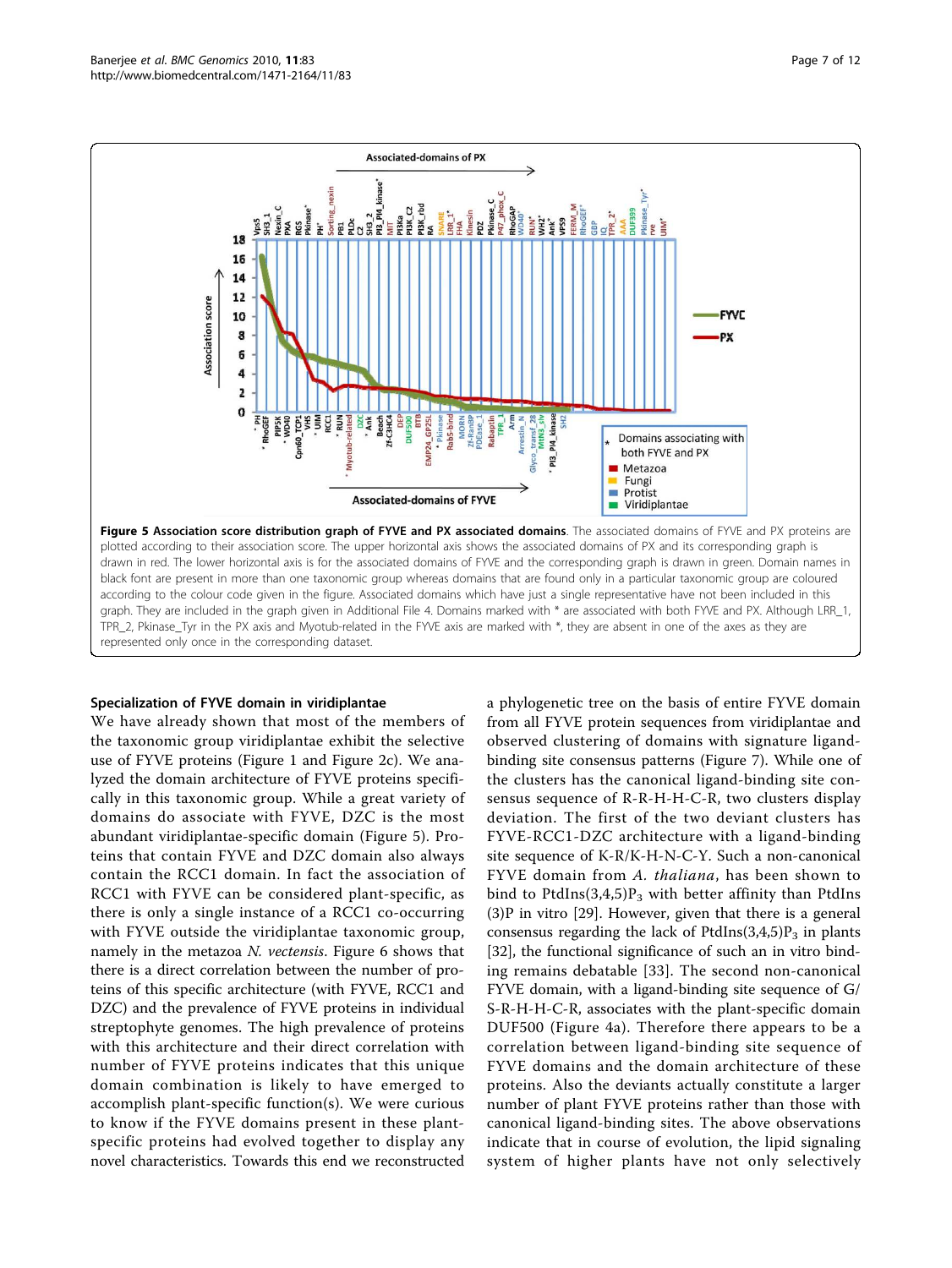| <b>Functional categories</b>                                        | <b>FYVE-associated domains</b>                                                                                                          | <b>PX-associated domains</b>                                                                                                                                                                   |
|---------------------------------------------------------------------|-----------------------------------------------------------------------------------------------------------------------------------------|------------------------------------------------------------------------------------------------------------------------------------------------------------------------------------------------|
| Signal transduction<br>mechanisms                                   | PH, RhoGEF, PIP5K, RUN, DEP, PDEase_I, Arm, Arrestin_N,<br>SH2, Arrestin_C, Miro, NB-ARC, Ras, TIR, zf-TRAF                             | PH, RhoGEF, RUN, Ras, RGS, PB1, C2, PI3K_C2, RA, FHA, PDZ,<br>Pkinase_C, RhoGAP, IQ, CH                                                                                                        |
| Intracellular trafficking,<br>secretion, and vesicular<br>transport | VHS, EMP24 GP25L, Rab5-bind, Zf-RanBP, Rabaptin                                                                                         | Vps5, Nexin_C, Sorting_nexin, MIT, PI3Ka, SNARE, Kinesin, VPS9,<br><b>BAR, SRPRB, TBC</b>                                                                                                      |
| Chaperone                                                           | Cpn60 TCP1                                                                                                                              | AAA                                                                                                                                                                                            |
| Cell cycle control, cell<br>division, chromosome<br>partitioning    | RCC1, DZC, Septin                                                                                                                       | PI3K rbd                                                                                                                                                                                       |
| Cytoskeleton                                                        | PH, WH2                                                                                                                                 | PH, WH2, SH3_1, SH3_2, SH3_3, FERM_M, CAP_GLY, CH                                                                                                                                              |
| Transcription                                                       | Zn clus                                                                                                                                 |                                                                                                                                                                                                |
| Translation                                                         | Ribosomal L1                                                                                                                            | L15, Ribosomal L15, tRNA anti                                                                                                                                                                  |
| Defence mechanisms                                                  |                                                                                                                                         | p47 phox C, GBP                                                                                                                                                                                |
| Inorganic ion transport                                             |                                                                                                                                         | Sulfate transp                                                                                                                                                                                 |
| Protein-protein<br>interaction                                      | WD40, UIM, Ank, zf-C3HC4, BTB, TPR_1, LRR_1, LRR_3,<br>PAN 1, WW, zf AN1                                                                | WD40, UIM, Ank, LRR 1                                                                                                                                                                          |
| Catalytic                                                           | Pkinase, Glyco_transf_28, PI3_PI4_kinase, Abhydrolase_3,<br>Glyco_tran_28_C, Lipase_GDSL, Orn_Arg_deC_N,<br>Pkinase_Tyr, Myotub-related | Pkinase, PI3_PI4_kinase, Pkinase_Tyr, PLDc, 4HBT, ADH_N,<br>ADH_zinc_N, AhpC-TSA, rve, glutaminase, Glyco_hydro_18,<br>Myotub-related, Proteasome, Radical_SAM, RmID_sub_bind,<br>RNA_pol_Rpb4 |
| Metabolism                                                          |                                                                                                                                         | FAD binding 2, FAD binding 4, Succ DH flav C                                                                                                                                                   |
| Replication,<br>recombination & repair                              |                                                                                                                                         | Retrotrans_gag                                                                                                                                                                                 |
| General function<br>prediction only                                 | GRAM, LysM                                                                                                                              | cNMP_binding, DDE, FLYWCH, Methyltransf_4, Peptidase_A17,<br>Zf-B_box                                                                                                                          |
| Function unclear                                                    | Beach, DUF500, MORN, MtN3_slv, Cupin_2, NIF, TPR_2,<br><b>zf-DHHC</b>                                                                   | TPR_2, PXA, DUF399, CNH, DUF1388, DUF1879, Kelch_1,<br>Kelch_2, LIM, M, Met_10, Pinin_SDK_memA, SAM_1, STAS,<br><b>UPF0047</b>                                                                 |

<span id="page-7-0"></span>Table 1 Functional classification of domains associated with FYVE and PX

The functional categories of the associated domains were adopted from the COG classification of proteins. Functions were assigned to the domains following Pfam annotations.

favoured the use of FYVE, rather than PX in their cellular processes; but have also adopted unique domain architectures supported by special modification around lipid binding site in order to better accomplish these processes.

#### **Discussion**

We have adopted a comparative genomics approach in order to extend our understanding of PtdIns(3)Pmediated cellular functions. PtdIns(3)P is recognized mainly by two cellular domains, FYVE and PX [[4](#page-10-0)]. We have analyzed the number of FYVE and PX proteins in different taxonomic groups as well as in individual completely sequenced genomes. Our study has revealed that most taxonomic groups show selectivity for either of the two. We have also observed a correlation between the selectively utilized domain and the diversity of domains associating with it, indicating that the more abundant domain is used to accomplish a greater variety of groupspecific functions (Figure [3](#page-4-0) and Figure [5\)](#page-6-0). Interestingly, some domains are extant in both FYVE and PX proteins (Figure [5](#page-6-0)). However in such cases there is a clear selectivity of co-occurrence with either FYVE or PX. For

example while RhoGEF and UIM have high association frequencies in the FYVE dataset, they rarely co-occur with PX. The reverse is true for Pkinase and PI3\_PI4\_kinase which selectively associate with PX. The only exception is the PH domain, which has high association frequencies in both the datasets. This is not surprising because the PH domain is found to be highly prevalent in genomes and is termed as 'promiscuous' for its ability to associate with a very large number of other domains [[34\]](#page-11-0).

Our results show that most genomes have a higher number of PX proteins. This may be indicative of this domain being selectively utilized for PtdIns(3)P specific functions. However, given that PX domain is documented to bind ligands other than PtdIns(3)P [[22](#page-11-0)-[27\]](#page-11-0), it could also indicate that PX functions that are independent of PtdIns(3)P may play more significant roles in these organisms. Interestingly, there are two completely sequenced genomes which do not encode any FYVE protein (O. lucimarinus and O. tauri in Figure [2c\)](#page-3-0) but of the 58 fully-sequenced genomes that have been analyzed (Additional File [1\)](#page-10-0) there is not a single instance of any genome that does not encode PX proteins,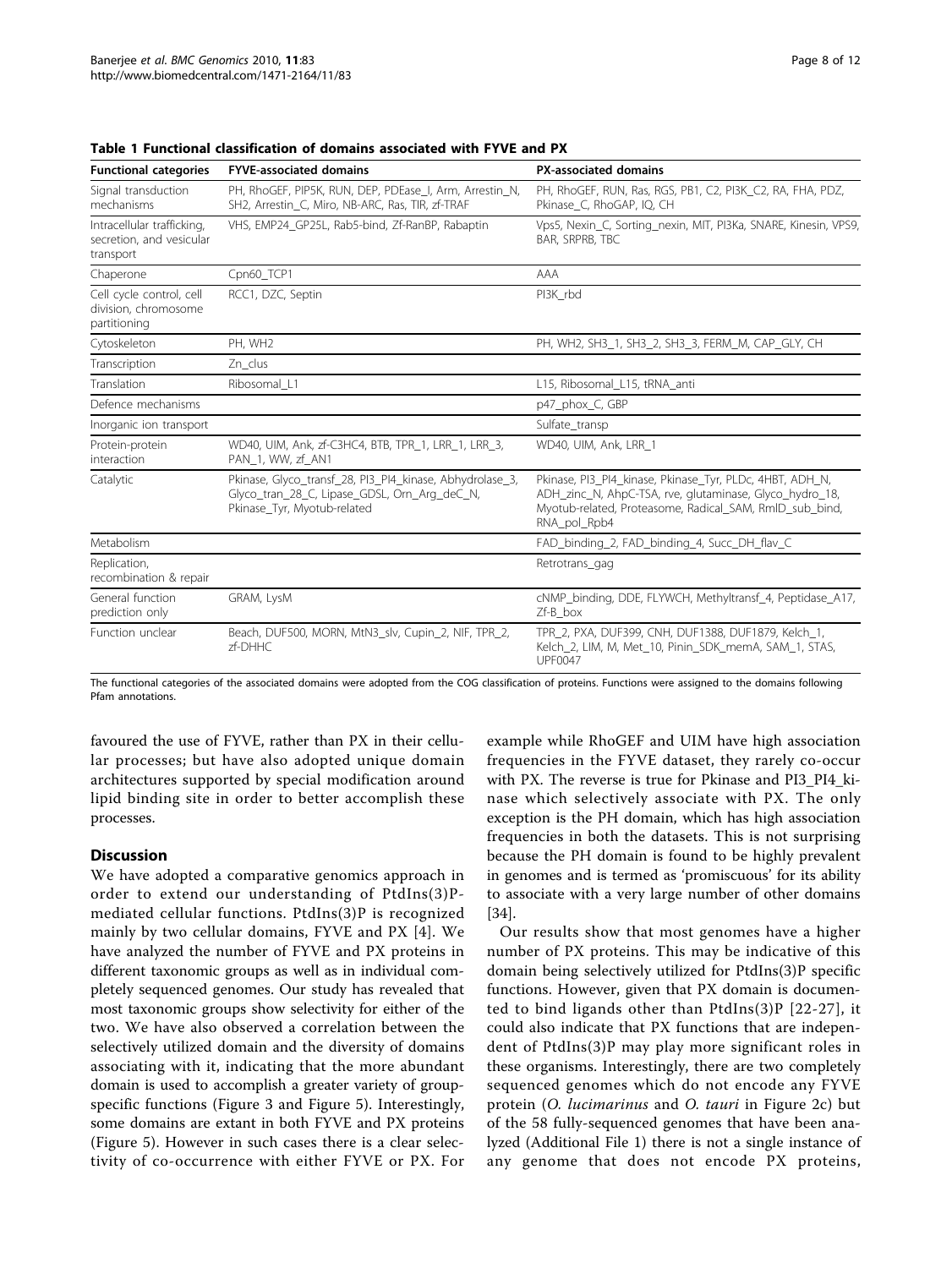<span id="page-8-0"></span>

indicating that the latter domain may be indispensible for cellular functions.

PtdIns(3)P is a minor constituent of cellular membranes [[35\]](#page-11-0) and most of it is confined to endosomal surface [[7](#page-10-0)]. Thus if all the FYVE and PX domains in a given genome do bind to PtdIns(3)P, then organisms whose genomes encode a high number of such proteins may have higher amounts of PtdIns(3)P compared to those which encode fewer PtdIns(3)P binding proteins. Alternatively it is possible that the expression of such proteins are spatially and/or temporally separated, with only a subset of them being expressed simultaneously within a given cell type at a certain time. The latter scenario is more plausible because in most cases the combined number of FYVE and PX proteins increases with the increase in organismal complexity. For example while S. cerevisiae and S. pombe, both unicellular eukaryotes, have around 20 proteins capable of binding PtdIns(3)P, the number of such proteins is well over 100 for highly evolved multicellular species such as H. sapiens, P. troglodytes, M. musculus etc.



Figure 7 Unrooted phylogenetic tree of viridiplantae FYVE domains. Tree was reconstructed using protein parsimony method of PHYLIP program using the amino acid sequence of the entire FYVE domain. The coloured zones of the tree show clustering on the basis of variation in the consensus sequence at the PI-binding site. FYVE domains in the green cluster have the canonical ligand-binding site with the consensus of R-R-H-H-C-R. The red cluster shows a non-canonical consensus of K-R/K-H-N-C-Y and these FYVE proteins associate with RCC1 and DZC domains, while the blue cluster has the non-canonical consensus of G/S-R-H-H-C-R and associates with DUF500.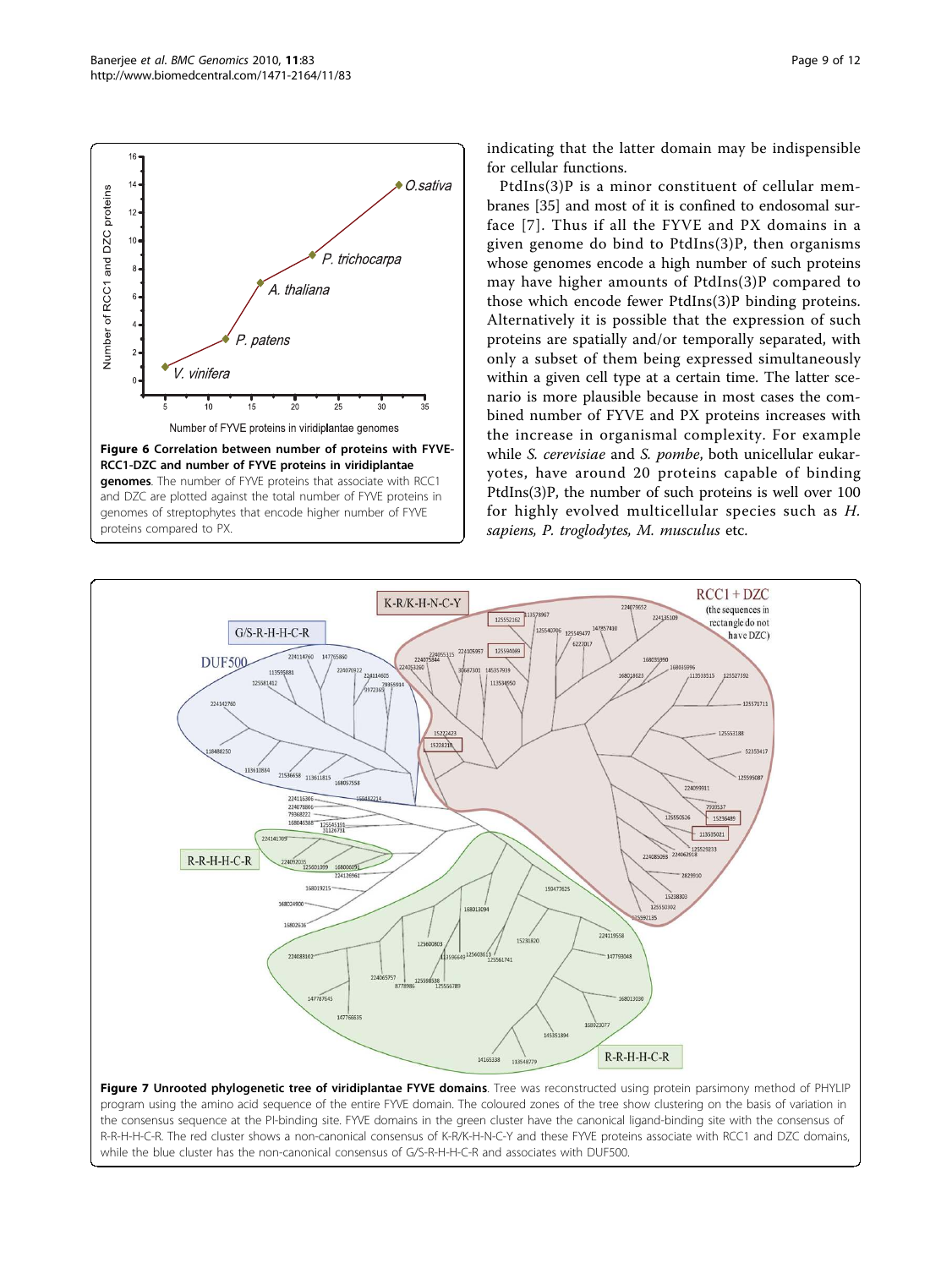One of the intriguing observations of our study is that streptohytes have higher number of FYVE proteins compared to PX. This excess of FYVE may be attributed to the presence of FYVE protein(s) that are involved only in plant-specific functions. One such plant-specific activity is the formation of cell plate during cytokinesis in which vesicular trafficking plays an important role. Therefore, cell division in plants may require proteins that can function in vesicular trafficking as well as chromosome segregation. Our results show that higher number of FYVE proteins in streptophytes is most likely due to amplification of genes encoding proteins that contain RCC1, DZC and FYVE domains (Figure [6](#page-8-0)). Interestingly, RCC1 is found to associate with chromosomes and has a well documented role in cell division [[36](#page-11-0)]. Thus this family of proteins has the potential to function both in chromosome segregation (RCC1) as well as vesicular trafficking (FYVE). Proteins with this particular domain architecture is completely absent in chlorophytes (green algae), which is an early diverging class within the green plant lineage [\[31](#page-11-0)]. While higher order green algae such as Chlamydomonas reinhardtii and Volvox carteri, do encode FYVE proteins, the number of such proteins is lower than that of PX proteins encoded by these genomes. In addition none of these FYVE domains cooccur with either RCC1 or DZC. In fact lower order green algae such as Ostreococcus tauri and Ostreococcus lucimarinus do not encode any FYVE proteins at all. This complete absence of FYVE proteins in the genomes of Ostreococcus sp. is not unusual as these are characterized by minimal cellular organization with a well documented absence of several proteins that are present in higher plants [\[37](#page-11-0)]. Therefore the greater abundance of FYVE proteins in higher plants may be resulting from a divergence event between chlorophytes (green algae) and streptophytes (land plants). In metazoa a similar deviation from the trend displayed by a majority is observed in nematodes (C. elegans and C. briggsae) and ascidia (C. intestinalis) as these have more FYVE proteins compared to PX. However, further studies are necessary to ascertain the reason for this deviation.

## Conclusions

In this study we have analysed the distribution of FYVE and PX proteins in different taxonomic groups. There is a distinct selectivity for either FYVE or PX in individual genomes where both are present. While fungi and metazoa have higher number of PX, streptophyta of viridiplantae have a higher number of FYVE. Presence of proteins with FYVE, RCC1 and DZC domain combination, in the genomes of streptophytes, may be the likely explanation for more FYVE proteins in these viridiplantae species. We have also analyzed the taxonomic distribution of domains co-occurring with FYVE or PX and observed that depending on whether FYVE or PX is more abundant in a given taxonomic group, the number of domains exclusively associating with it (FYVE/PX) in that particular taxonomic group is larger. This result indicates that the more abundant domain may be involved in a greater number of cellular functions. Thus, our study of the taxonomic distribution of FYVE and PX domains, as well as the domains co-occurring with these, provides insights into the architectural and functional diversity of these proteins. This study demonstrates the importance of comparative genomics approach for gaining a holistic understanding of protein families.

## **Methods**

### Data collection

Protein sequences containing FYVE and PX domains were collected separately from NCBI protein database (<http://www.ncbi.nlm.nih.gov>) [[38\]](#page-11-0) using keyword search facility of Entrez. Redundancy from both the sequence sets was removed by clustering the sequences at 95% identity level, using the CD-HIT program [[39](#page-11-0)-[41](#page-11-0)] version 2007-0103. The clusters were next screened to prevent the elimination of inter-species identical proteins. For a list of completely sequenced organisms that were used in this analysis please see Additional file [1](#page-10-0).

## Domain architecture and taxonomic classification of the sequences

Domains were assigned to the protein sequences based on the domains stored in Pfam-A section of the Pfam database release 22.0 (having 9318 families) [\[42](#page-11-0)], using the HMMER-2.3.2 program [\[43](#page-11-0)] with an E-value cut-off of 0.1. Based on NCBI taxonomy database [\[38,44](#page-11-0)], the FYVE and PX protein sequences were classified into 5 major taxonomic groups namely metazoa, fungi, viridiplantae, protist and virus.

## Functional classification of the associated domains

The functional categories of the associated domains that were adopted from the COG classification of proteins [ftp://ftp.ncbi.nih.gov/pub/COG/COG/fun.txt\[](ftp://ftp.ncbi.nih.gov/pub/COG/COG/fun.txt)[45](#page-11-0)] include: (i) signal transduction mechanisms (ii) intracellular trafficking, secretion, and vesicular transport (iii) chaperones (iv) cell cycle control, cell division, chromosome partitioning (v) cytoskeleton (vi) transcription (vii) translation (viii) defence mechanisms (ix) inorganic ion transport (x) metabolism (xi) replication, recombination and repair (xii) general function prediction only and (xiii) function unknown. Two more categories namely (xiv) protein-protein interaction and (xv) catalytic were further incorporated in the list. Functions were assigned to the domains following Pfam annotations.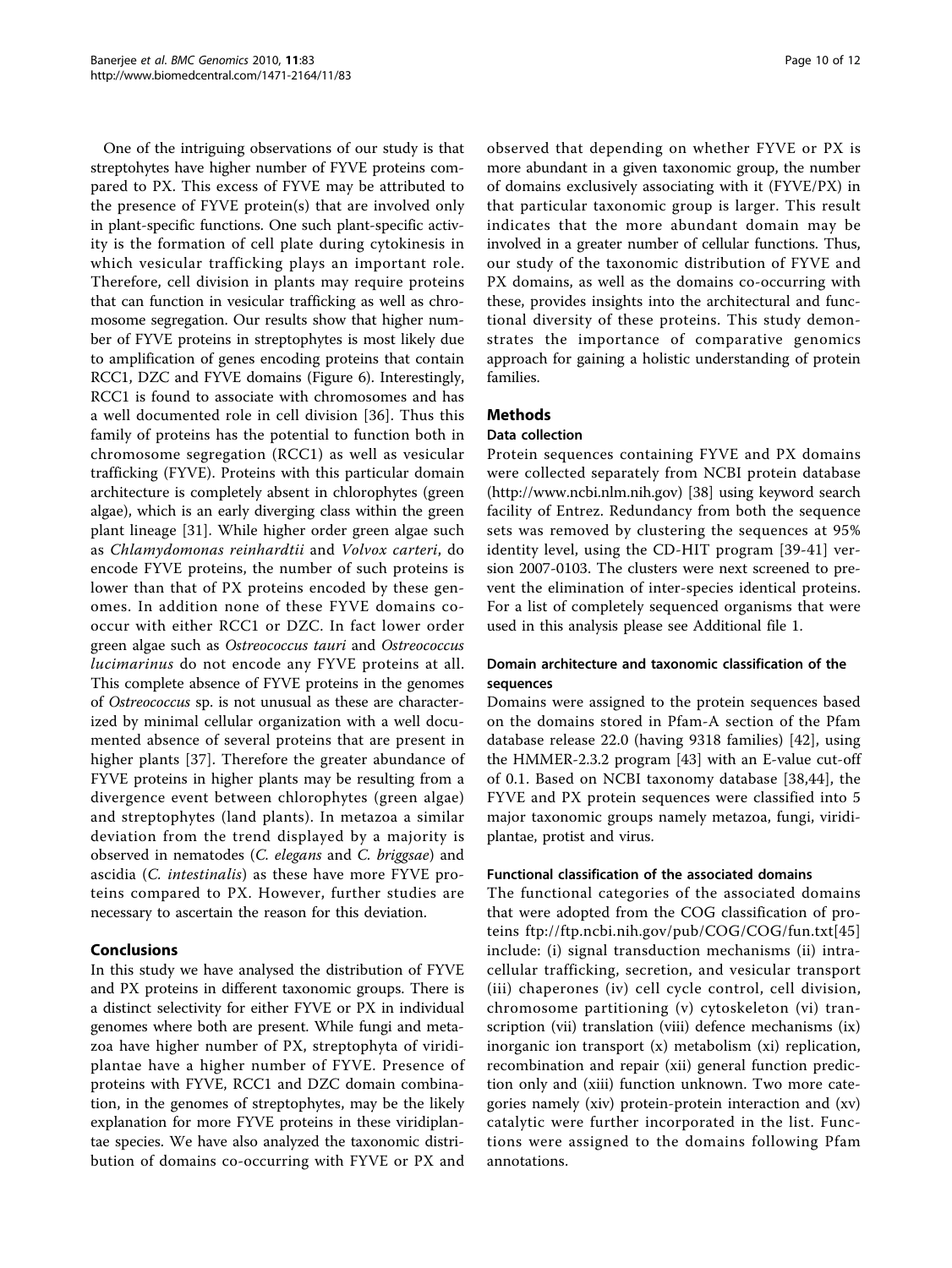#### <span id="page-10-0"></span>Calculation of association score of domains

Association score of each domain type, r, associating with FYVE/PX proteins was calculated as per the following formula

$$
Association \ score = \frac{A_T}{N} \times 100
$$

where  $A_r$  is the number of  $\text{FYVE/PX}$  proteins containing the associated domain type r and N is the summation of the total number of each associated domain type found in FYVE/PX proteins.

### Phylogenetic analysis

Multiple sequence alignment (MSA) was carried out with the amino acid sequences of the entire FYVE domains belonging to the viridiplantae taxonomic group using ClustalW [[46\]](#page-11-0). The MSA was then used for unweighted maximum-parsimony phylogenetic reconstruction using the Protpars program of PHYLIP v. 3.67 [[47](#page-11-0)]. The resultant unrooted tree was drawn using Drawtree of PHYLIP.

#### Additional file 1: List of completely sequenced organisms used in this analysis. This file enlists the names of the completely sequenced organisms that are included in the current analysis.

Click here for file

[ http://www.biomedcentral.com/content/supplementary/1471-2164-11- 83-S1.PDF ]

Additional file 2: Domains associating with FYVE proteins. List of all the domains that are found to associate with the downloaded FYVE proteins. Their distribution in various taxonomic groups is also included. Click here for file

[ http://www.biomedcentral.com/content/supplementary/1471-2164-11- 83-S2.PDF ]

Additional file 3: Domains associating with PX proteins. List of all the domains that are found to associate with the downloaded PX proteins. Their distribution in various taxonomic groups is also included. Click here for file

[ http://www.biomedcentral.com/content/supplementary/1471-2164-11- 83-S3.PDF ]

Additional file 4: Association score distribution graph of all FYVE and PX associated domains. The associated domains of FYVE and PX proteins are plotted according to their association score. The upper horizontal axis shows the associated domains of PX and its corresponding graph is drawn in red. The lower horizontal axis is for the associated domains of FYVE and the corresponding graph is drawn in green. Domain names in black font are present in more than one taxonomic group whereas domains that are found only in a particular taxonomic group are coloured according to the colour code given in the figure.

Click here for file

[ http://www.biomedcentral.com/content/supplementary/1471-2164-11- 83-S4.PDF ]

#### Acknowledgements

The authors acknowledge Dr. Alok K. Sil for critical review and suggestions that improved the presentation of the manuscript. Also thanks to Abhishek Sinha and Rajbir Kaur for their valuable scientific input and comments regarding the manuscript, and Sambit Bikas Pal for his technical support.  $SB<sup>1</sup>$ 

#### Author details

<sup>1</sup>Department of Biological Sciences, Indian Institute of Science Education and Research, Kolkata, Mohanpur, Nadia 741252, West Bengal, India. <sup>2</sup>Department of Biotechnology, School of Biotechnology, West Bengal University of Technology, BF 142, Salt Lake, Kolkata 700064, India.

#### Authors' contributions

SB<sup>1</sup> acquired the data, designed and performed the experiments, analyzed and interpreted the results, prepared the figures and tables, and helped in drafting the manuscript. SB<sup>2</sup> supervised data acquisition and processing designed the experiments, analyzed and interpreted the results and helped in drafting the manuscript. SS conceived of the study, designed the experiments, analyzed and interpreted the results and drafted the manuscript. All the authors have read and approved the final manuscript.

#### Competing interests

The authors declare that they have no competing interests.

Received: 22 September 2009 Accepted: 2 February 2010 Published: 2 February 2010

#### References

- 1. De Matteis MA, Godi A: [PI-loting membrane traffic.](http://www.ncbi.nlm.nih.gov/pubmed/15170460?dopt=Abstract) Nat Cell Biol 2004, 6(6):487-492.
- 2. Roth MG: [Phosphoinositides in constitutive membrane traffic.](http://www.ncbi.nlm.nih.gov/pubmed/15269334?dopt=Abstract) Physiol Rev 2004, 84(3):699-730.
- 3. Sasaki T, Takasuga S, Sasaki J, Kofuji S, Eguchi S, Yamazaki M, Suzuki A: [Mammalian phosphoinositide kinases and phosphatases.](http://www.ncbi.nlm.nih.gov/pubmed/19580826?dopt=Abstract) Prog Lipid Res 2009, 48(6):307-43.
- 4. Cullen PJ, Cozier GE, Banting G, Mellor H: [Modular phosphoinositide](http://www.ncbi.nlm.nih.gov/pubmed/11696348?dopt=Abstract)binding domains-[their role in signalling and membrane trafficking.](http://www.ncbi.nlm.nih.gov/pubmed/11696348?dopt=Abstract) Curr Biol 2001, 11(21):R882-893.
- 5. Kölsch V, Charest PG, Firtel RA: [The regulation of cell motility and](http://www.ncbi.nlm.nih.gov/pubmed/18287584?dopt=Abstract) [chemotaxis by phospholipid signaling.](http://www.ncbi.nlm.nih.gov/pubmed/18287584?dopt=Abstract) J Cell Sci 2008, 121(Pt 5):551-559.
- 6. Divecha N, Banfic H, Irvine RF: [Inositides and the nucleus and inositides in](http://www.ncbi.nlm.nih.gov/pubmed/8394217?dopt=Abstract) [the nucleus.](http://www.ncbi.nlm.nih.gov/pubmed/8394217?dopt=Abstract) Cell 1993, 74(3):405-407.
- 7. Gillooly DJ, Morrow IC, Lindsay M, Gould R, Bryant NJ, Gaullier JM, Parton RG, Stenmark H: [Localization of phosphatidylinositol 3-phosphate](http://www.ncbi.nlm.nih.gov/pubmed/10970851?dopt=Abstract) [in yeast and mammalian cells.](http://www.ncbi.nlm.nih.gov/pubmed/10970851?dopt=Abstract) EMBO J 2000, 19(17):4577-4588.
- 8. Drøbak BK, Heras B: [Nuclear phosphoinositides could bring FYVE alive.](http://www.ncbi.nlm.nih.gov/pubmed/11906837?dopt=Abstract) Trends Plant Sci 2002, 7(3):132-138.
- Kutateladze T: [Phosphatidylinositol 3-phosphate recognition and](http://www.ncbi.nlm.nih.gov/pubmed/16644267?dopt=Abstract) [membrane docking by the FYVE domain.](http://www.ncbi.nlm.nih.gov/pubmed/16644267?dopt=Abstract) Biochim Biophys Acta 2006, 1761(8):868-877.
- 10. Kutateladze TG: [Mechanistic similarities in docking of the FYVE and PX](http://www.ncbi.nlm.nih.gov/pubmed/17707914?dopt=Abstract) [domains to phosphatidylinositol 3-phosphate containing membranes.](http://www.ncbi.nlm.nih.gov/pubmed/17707914?dopt=Abstract) Prog Lipid Res 2007, 46(6):315-327.
- 11. Lemmon MA: [Phosphoinositide recognition domains.](http://www.ncbi.nlm.nih.gov/pubmed/12694559?dopt=Abstract) Traffic 2003, 4(4):201-213.
- 12. Li T, Hu J, Li L: [Characterization of Tollip protein upon](http://www.ncbi.nlm.nih.gov/pubmed/15140579?dopt=Abstract) [Lipopolysaccharide challenge.](http://www.ncbi.nlm.nih.gov/pubmed/15140579?dopt=Abstract) Mol Immunol 2004, 41(1):85-92.
- 13. Dowler S, Currie RA, Campbell DG, Deak M, Kular G, Downes CP, Alessi DR: [Identification of pleckstrin-homology-domain-containing proteins with](http://www.ncbi.nlm.nih.gov/pubmed/11001876?dopt=Abstract) [novel phosphoinositide-binding specificities.](http://www.ncbi.nlm.nih.gov/pubmed/11001876?dopt=Abstract) Biochem J 2000, 351(Pt 1):19-31.
- 14. Stenmark H, Aasland R, Toh BH, D'Arrigo A: [Endosomal localization of the](http://www.ncbi.nlm.nih.gov/pubmed/8798641?dopt=Abstract) [autoantigen EEA1 is mediated by a zinc-binding FYVE finger.](http://www.ncbi.nlm.nih.gov/pubmed/8798641?dopt=Abstract) J Biol Chem 1996, 271(39):24048-24054.
- 15. Burd CG, Emr SD: [Phosphatidylinositol\(3\)-phosphate signaling mediated](http://www.ncbi.nlm.nih.gov/pubmed/9702203?dopt=Abstract) [by specific binding to RING FYVE domains.](http://www.ncbi.nlm.nih.gov/pubmed/9702203?dopt=Abstract) Mol Cell 1998, 2(1):157-162.
- 16. Gaullier JM, Simonsen A, D'Arrigo A, Bremnes B, Stenmark H, Aasland R: [FYVE fingers bind PtdIns\(3\)P.](http://www.ncbi.nlm.nih.gov/pubmed/9697764?dopt=Abstract) Nature 1998, 394(6692):432-433.
- 17. Patki V, Lawe DC, Corvera S, Virbasius JV, Chawla A: [A functional PtdIns\(3\)](http://www.ncbi.nlm.nih.gov/pubmed/9697765?dopt=Abstract) [P-binding motif.](http://www.ncbi.nlm.nih.gov/pubmed/9697765?dopt=Abstract) Nature 1998, 394(6692):433-434.
- 18. Dumas JJ, Merithew E, Sudharshan E, Rajamani D, Hayes S, Lawe D, Corvera S, Lambright DJ: [Multivalent endosome targeting by](http://www.ncbi.nlm.nih.gov/pubmed/11741531?dopt=Abstract) [homodimeric EEA1.](http://www.ncbi.nlm.nih.gov/pubmed/11741531?dopt=Abstract) Mol Cell 2001, 8(5):947-958.